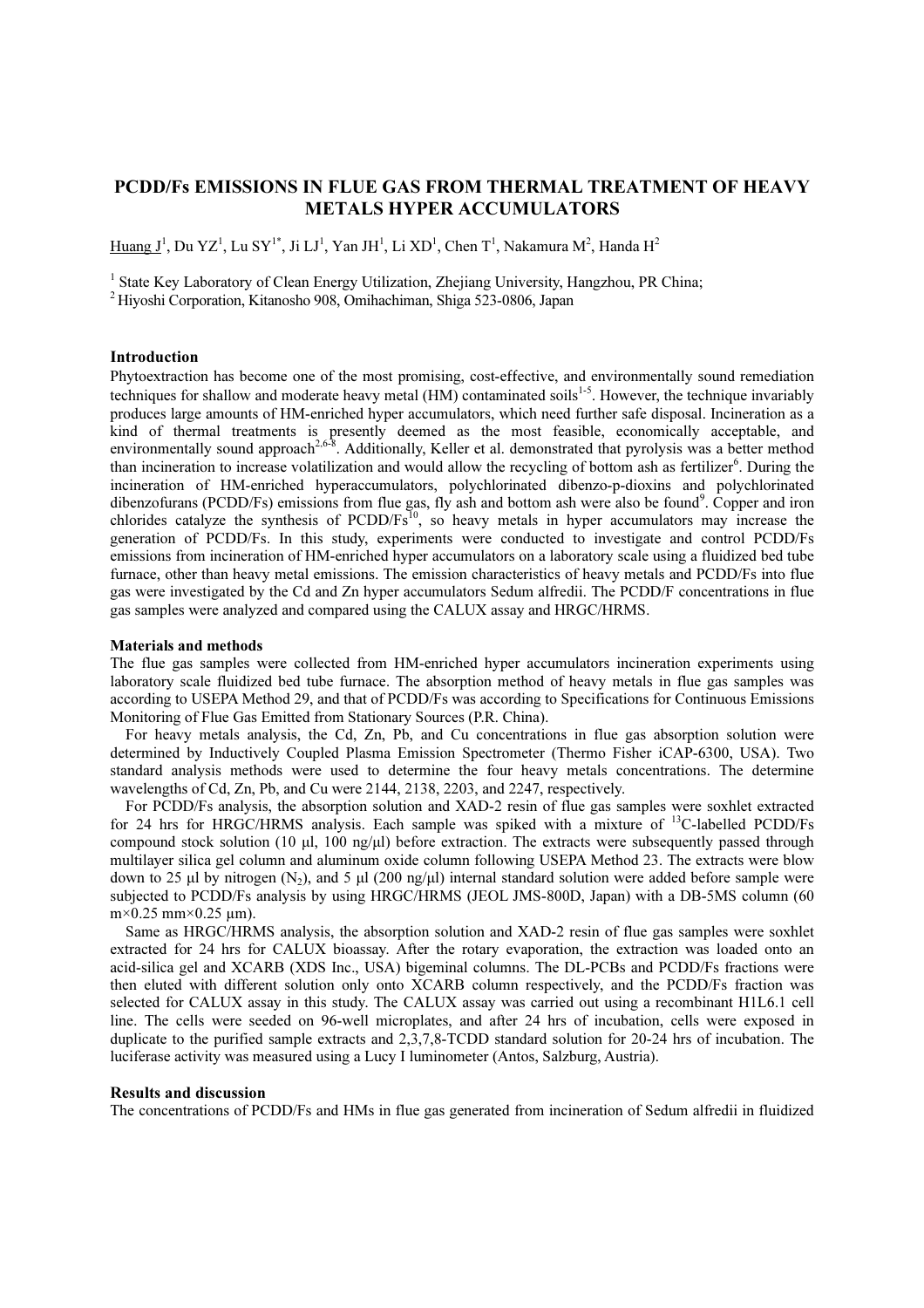bed tube furnace are shown in Figure 1. PCDD/Fs concentrations in flue gas increases with increasing temperature, from 0.14 ng-TEQ/Nm<sup>3</sup> to 0.87 ng-TEQ/Nm<sup>3</sup>, during 750 °C~900 °C. At 850 °C, PCDD/Fs emissions are 0.57 ng-TEQ/Nm<sup>3</sup> with no additives, 0.08 ng-TEQ/Nm<sup>3</sup> with activated carbon injection in flue gas, and 1.43 ng-TEQ/ Nm<sup>3</sup> with the additive of kaolin in Sedum alfredii. Activated carbon absorbs the PCDD/Fs in flue gas because of its large specific area. However, with the additive of kaolin, the PCDD/Fs value in flue gas was significantly increased, which may be cause by the component of kaolin (mainly  $A_1O_3$  and  $SiO_2$ ). As shown in Figure 1, in general, Zn levels in flue gas are approximately one or two orders of magnitude higher than those of Cu, Pb and Cd. Differences between Zn and Cd and Cu on this scale were also found in Sedum alfredii (the data were not shown in the paper). Temperature has a significant impact on the HM volatilization process. Increasing the temperature could enhance vaporization by raising the vapor pressure of HM chlorides and enhancing the rates of diffusion<sup>11,12</sup>, although vaporization rate is not linearly proportional to incineration temperature. However, previous studies showed that the influence of temperature on volatilization of HMs is complex without a clear understanding. In this study, the levels of Cu and Pb in flue gas almost increase with the increasing temperature, from 750 ºC to 900 ºC, but the level of Cd and Zn fluctuates with the increasing temperature, and the fluctuate rules of the two HMs are just opposite. The additives of activated carbon and kaolin could can the emissions of HMs, and the control effect of activated carbon is better. In addition, during 750 ºC~900 ºC, the emission rules of PCDD/Fs and Cu are just the same, that is the concentrations are increasing with the increasing temperature. Copper chloride may catalyze the formation of PCDD/Fs during the combustion, and increasing addition of copper chloride may effectively enhanced the formation of  $PCDD/Fs<sup>13</sup>$ .

PCDD/Fs values in flue gas samples were analyzed by both HRGC/HRMS and rapid bioassay CALUX. The toxic equivalents (TEQ) for PCDD/Fs determined by CALUX bioassay and HRGC/HRMS are written as "CALUX-TEQ" and "I-TEQ", respectively. Though CALUX-TEQs are higher than I-TEQs as shown in Figure 2 (the average ratio of CALUX-TEQs to I-TEQs is 2.41), the results show that CALUX-TEQs and I-TEQs are highly correlated (R=0.999), which validates that the CALUX bioassay can be an suitable screening method or semi-quantitative detection method for PCDD/Fs determination of flue gas samples. The higher CALUX-TEQs for PCDD/Fs could be ascribed to various factors including (i) the difference between toxic equivalence factors (I-TEFs) and CALUX relative potency (REP) values, (ii) the presence of the congeners concentrations in CALUX-TEQs, which are not quantified with I-TEFs and not included in I-TEQs, and (iii) the presence of other AhR ligands that are not quantified during HRGC/HRMS analysis, for example, polybrominated dibenzo-p-dioxins and dibenzofurans (PBDD/Fs), polybrominated biphenyls (PBBs), polyhalogenated dibenzo-p-dioxins and dibenzofurans (PXDD/Fs; X=Br/Cl) and a few polychlorinated naphthalene (PCNs) congeners, but also less persistent pollutants like polyaromatic hydrocarbons (PAHs), and even natural  $compounds<sup>14</sup>$ .

In general, the ratio of [PCDDs]:[PCDFs] is suggestive of the route by which PCDD/Fs is produced. The ratios of [PCDDs]:[PCDFs] for all the conditions are below 1 (0.11-0.51), which means that PCDD/Fs probably are formed mainly via the de novo route. PCDD/Fs congener profiles of flue gas samples are shown in Figure 3. 2,3,4,7,8-PeCDF is the predominant congener of all the seventeen toxic congeners, which may be the characteristics of flue gas samples from HMs hyper accumulators fluidized bed incinerator. The second group of abundant congeners in samples from the incineration conditions of 850 ºC, 900 ºC and 850 ºC with kaolin are 2,3,4,6,7,8-HxCDF and 1,2,3,6,7,8-HxCDF, but from the conditions of 750 ºC, 800 ºC and 850 ºC with activated carbon, the congeners are 2,3,4,7,8-PeCDD and 2,3,7,8-TCDD. Additionally, the values of first group samples are much higher than those of second group, and the ratios of [PCDDs]:[PCDFs] of first group samples (0.11-0.14) are much lower than those of second group (0.29-0.51). Therefore, these three characteristics may make the flue gas samples into two distinct groups.

#### Acknowledgements

The Project was supported by Major State Basic Research Development Program of China (973 Program, No. 2011CB201500). This research work was financially supported by Hiyoshi Corporation, Japan.

#### References

1. Raskin I, Smith RD, Salt DE. (1997) Curr. Opin. Biotech. 8 (2): 221−226.

2. Sas-Nowosielska A, Kucharski R, Malkowski E, Pogrzeba M, Kuperberg JM, Krynski K. (2004) Environ.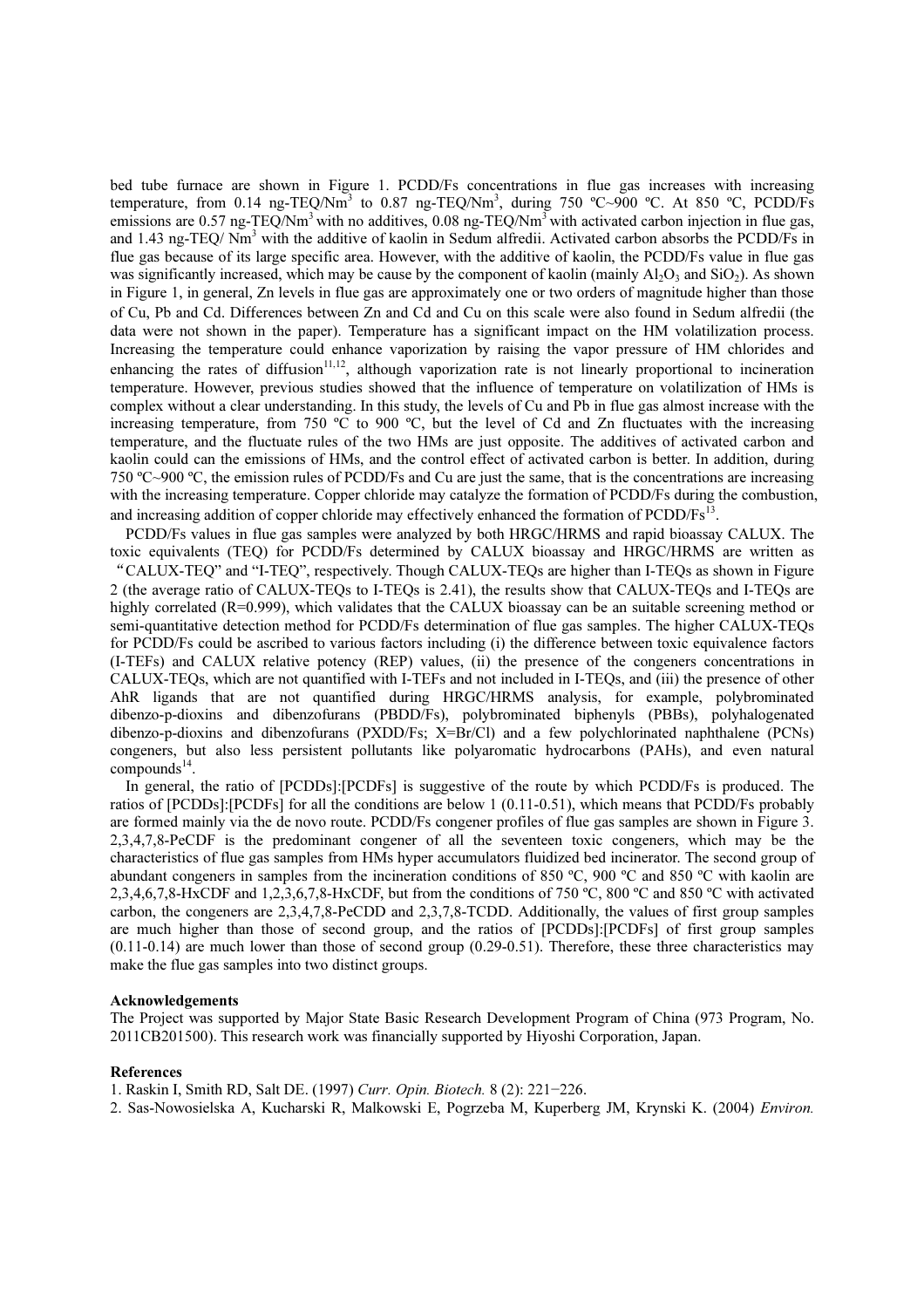Pollut. 128 (3): 373−379.

3. Kumar PBAN, Dushenkov V, Motto H, Raskin I. (1995) Environ. Sci. Technol. 29 (5): 1232−1238.

4. Brooks RR, Chambers MF, Nicks LJ, Robinson BH. (1998) Trends Plant Sci. 3 (9): 359−362.

5. Lu SY, Du YZ, Zhong DX, Zhao B, Li XD, Xu MX, Li Z, Luo YM, Yan JH, Wu LH. (2012) Environ. Sci. Technol. 46: 5025−5031.

6. Keller C, Ludwig C, Davoli F, Wochele J. (2005) Environ. Sci. Technol. 39 (9) : 3359−3367.

7. Xing QG, Pan WB. (2004) Ecol. Envir. 13 (4) : 585−586, 600.

8. Xiao WL. (2007) Master's thesis. Nanchang University: Nanchang, P.R.China.

9. Meawad AS, Bojinova DY, Pelovski YG. (2010) Waste Manage. 30:2548–2559.

10. Nganai S, Lomnicki S, Dellinger B. (2009) Environ. Sci. Technol. 43:368–373.

11. Sun S, Abanades S, Lu JD, Flamant G, Gauthier D. (2004) J. Environ. Sci. 16 (4) : 635−639.

12. Liu J, Falcoz Q, Gauthier D, Flamant G, Zheng CZ. (2010) Chemosphere 80 (3): 241−247.

13. Wang DL, Xu XB, Zheng MH, Chiu CH. (2002) Chemosphere 48: 857–863.

14. Hasegawa J, Guruge KS, Seike N, Shirai Y, Yamata T, Nakamura M, Handa H, Yamanaka N, Miyazaki S. (2007) Chemosphere 69: 1188-1194.



Figure 1 Concentrations of HMs and PCDD/Fs in flue gas under different experiment conditions. AC represents for activated carbon, and KL represents for kaolin.



Figure 2 Correlation relationship of CALUX and HRGC/HRMS values for six flue gas samples